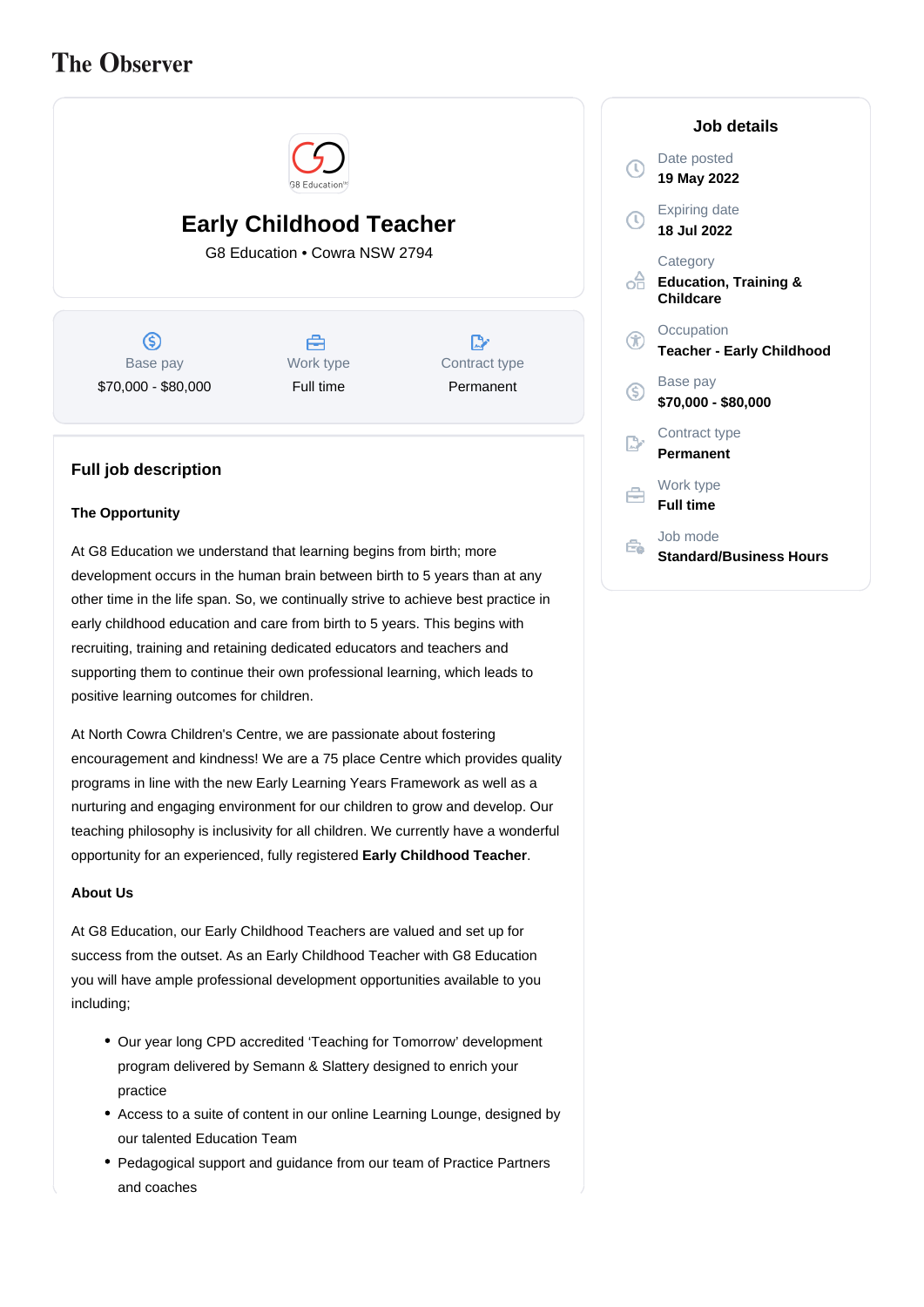• VIT Mentor Program for our Provisional Teachers

 For more information or photos of the Centre please visit: [North Cowra](https://www.nurtureone.com.au/centres/cowra-childcare/)  [Children's Centre](https://www.nurtureone.com.au/centres/cowra-childcare/)

#### About You

- You will be able to demonstrate an Early Childhood philosophy, supported by an age-responsive approach to teaching and learning,
- You will also share in our commitment to inspiring the children in our care to reach their full potential.

#### Successful Applicants must hold

- An ACECQA approved Bachelor or Masters of Education (Early Childhood)
- Current Working with Children Check
- Teacher's Registration or eligible to apply

#### The Benefits

With more than 450 early learning centres nationwide, G8 Education has the resources to reward your dedication with generous benefits and opportunities to grow:

- Attractive wages well above award
- Access a 50% discount on early education and childcare fees at any G8 Education Centre, and a 25% discount for family members
- CPD Accredited 'Teaching for Tomorrow' Development Program exclusively for our teachers run by Semann & Slattery
- A dedicated Early Learning & Education Leadership Team to support you to contribute to the lives of children in their important early years
- 50 hours of NESA approved training available
- Great work life balance with flexible hours available (i.e., 9am-3pm if applicable)
- Access to G8's Online Learning Lounge with more than 70 hours of professional development
- Exclusive access to G8 Education's benefits platform, with discounts to 350+ retailers
- Counselling for team members and their families through Employee Assistance Program (EAP)
- Financial Coaching
- Nutritional consulting

As part of the Team, you will feel appreciated, valued and enjoy a truly supportive and fun work environment.

#### How to apply:

If you are interested or would like to find out more, apply now or contact the team at [recruitmentsupport@g8education.edu.au](mailto:recruitmentsupport@g8education.edu.au)